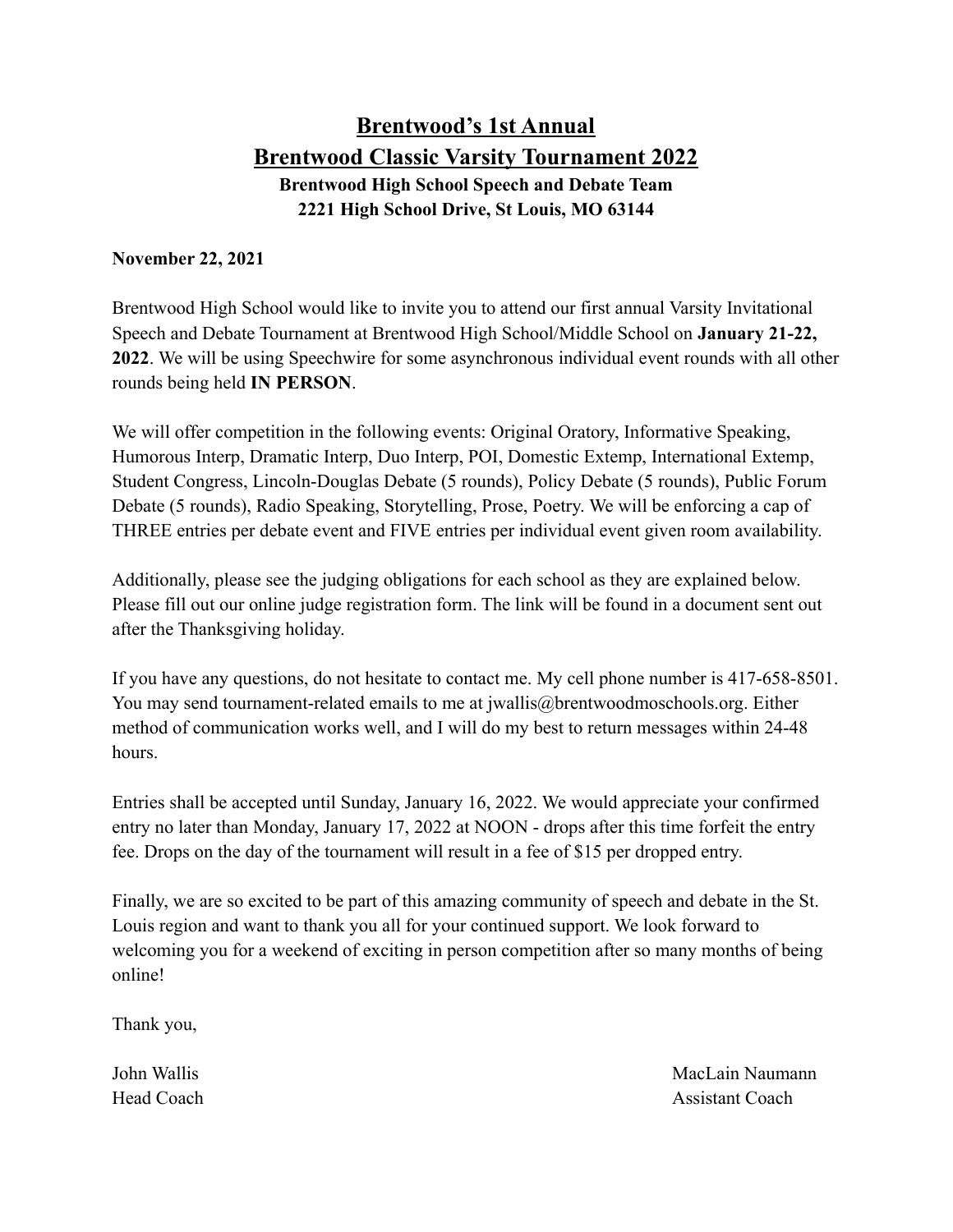### **COVID Rules**

- 1) For areas where your teams will spend down time, we will assign you a part of the school to make sure that people are spread out and that social distancing can be enforced.
- 2) Masks will be REQUIRED for all people entering the building and will be strongly enforced. If a competitor is not wearing their mask, they will be given two warnings before being removed from competition. Likewise, judges/coaches will be required to be masked or they will be asked to leave the tournament. This will be enforced by tournament staff stationed throughout the building and through an excel sheet shared with all coaches/sponsors.
- 3) In rounds, only the judge and ONE competitor (with the exception of DUO and team debate formats) will be allowed in the room at a time. Both must be masked and AT LEAST six feet apart. Once done, the next competitor will wait for the previous one to leave the room before entering.
- 4) We will have masks available for competitors and judges to use, and will provide them based on need.

### **EVENTS OFFERED**

*Each school may enter up to but no more than FIVE students in each IE division and no more than THREE in each debate event. Charge is \$10/entry for speech & \$15/entry debate.*

| <b>ASYNCHRONOUS EVENTS</b> | <b>IN PERSON SPEECH</b>     | <b>IN PERSON DEBATE</b> |
|----------------------------|-----------------------------|-------------------------|
| Radio Speaking             | Original Oratory            | Policy                  |
| Prose                      | <b>Informative Speaking</b> | Lincoln Douglas         |
| Poetry                     | Dramatic Interp             | <b>Public Forum</b>     |
| Storytelling               | Humorous Interp             |                         |
|                            | DUO Interp                  |                         |
|                            | POI                         |                         |
|                            | Domestic Extemp             |                         |
|                            | <b>International Extemp</b> |                         |
|                            | <b>Student Congress</b>     |                         |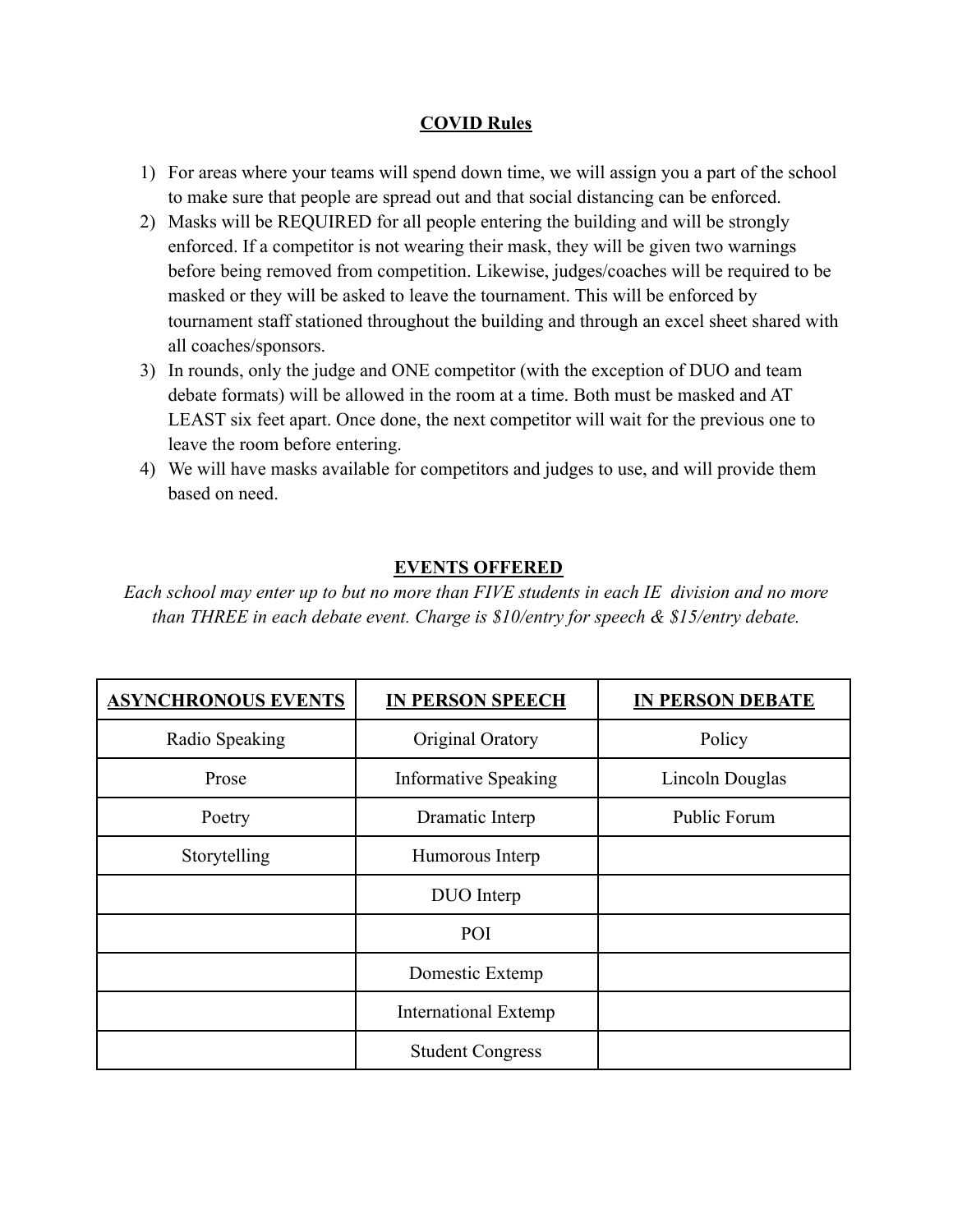#### **TOURNAMENT SCHEDULE**

#### **Tuesday, January 18, 2022-Friday, January 21, 2022**

Tuesday-Friday All Events Rounds Judged asynchronously 4pm Tuesday, January 18th - Asynchronous Rounds Sent to Judges 12pm Friday, January 21st - Asynchronous Ballots Due

#### **Friday, January 21, 2022**

2:30-3:30PM Registration 3:30PM Round 1 of Debate 5:00PM Round 2 of Debate 6:30 PM Round 3 of Debate 8:00PM Round 4 of Debate

#### **Saturday, January 22, 2022**

8:00AM QUARTERS of Debate 9:30AM SEMIS of Debate 11:00AM EXTEMP DRAW 11:15AM IE Round 1 11:30AM EXTEMP Round 1 12:30PM-1:30 LUNCH BREAK 1:30 PM EXTEMP DRAW 1:45PM IE Round 2 2:00PM EXTEMP Round 2 3:00PM SEMIS OF EXTEMP DRAW 3:15PM SEMIS of IEs 3:30PM EXTEMP SEMIS 4:30PM EXTEMP DRAW 4:45PM IE Finals 5:00PM EXTEMP Finals 6:00PM AWARDS 6:30PM FINALS OF DEBATE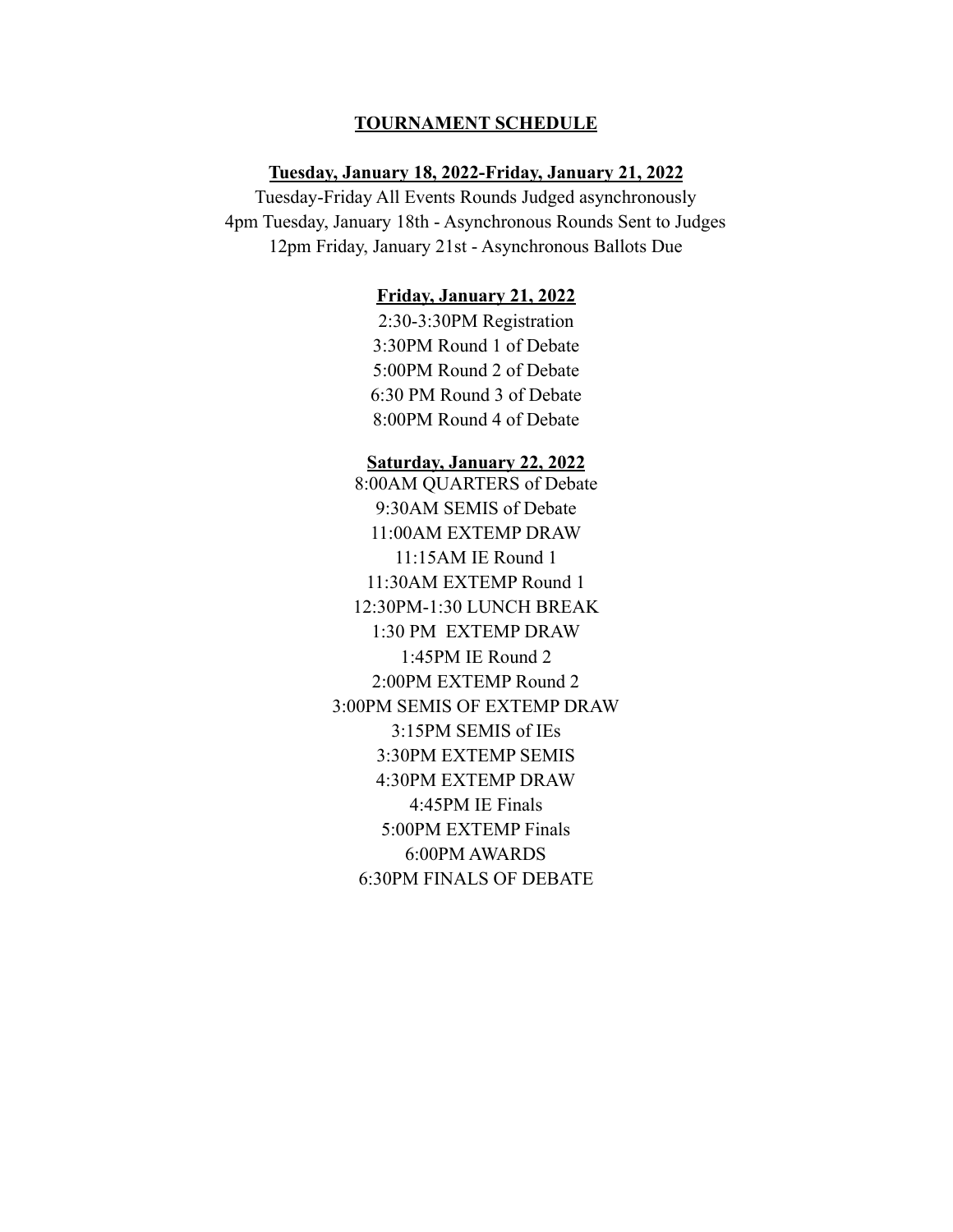# **DEADLINES**

| <b>INITIAL ENTRIES</b>                          | <b>FINALIZED ENTRIES</b>                     |
|-------------------------------------------------|----------------------------------------------|
| Due in Speechwire by Sunday, Jan. 16th $\omega$ | Changes due by Wednesday January 19th @      |
| 11:59pm. No schools may enter after this        | 11:59pm. Any drops after this time cannot be |
| time.                                           | filled and will be charged an entry fee.     |

# **ASYNCHRONOUS SPEECH RECORDINGS**

Links must be submitted via Speechwire by Tuesday, Jan. 18th @ 12pm Any entries not uploaded will be considered a drop and will forfeit the entry fee

# **JUDGE SUBMISSIONS**

All obligated judging assignments must be entered on the online form by Tuesday, Jan. 18th  $\omega$ 12pm. Any obligation not met will result in a fee of \$25

# **Judging Requirements and Expectations**

Schools will be obligated to provide rounds for judging based on entry totals. Schools will be expected to withdraw entries to meet expectations if necessary. Since this is our 1st tournament, we are opening this up to five entries per event, and we are a small school, we are asking you to help provide a few more judges than other, larger tournaments. Judge obligations are:

- 1 judge for every 8 event entries
- 1 judge for every 4 debate entries

# **Eligible Judges include:**

● Coaches should mark as much availability as possible

● All judges should have access to the internet to able to judge (some paper ballots will be available in extreme circumstances)

### **Judge Expectations:**

● All judging assignments will be posted in Speechwire. Accounts will be connected by the host.

• Please sign up knowing you should arrive in your room 15 minutes prior to start time. Any rounds you sign up to judge will likely be assigned to you. Do not sign up for a time you cannot make.

• All judge comments should focus on the competitor's performance in the round - not on their clothing, competition space, etc.